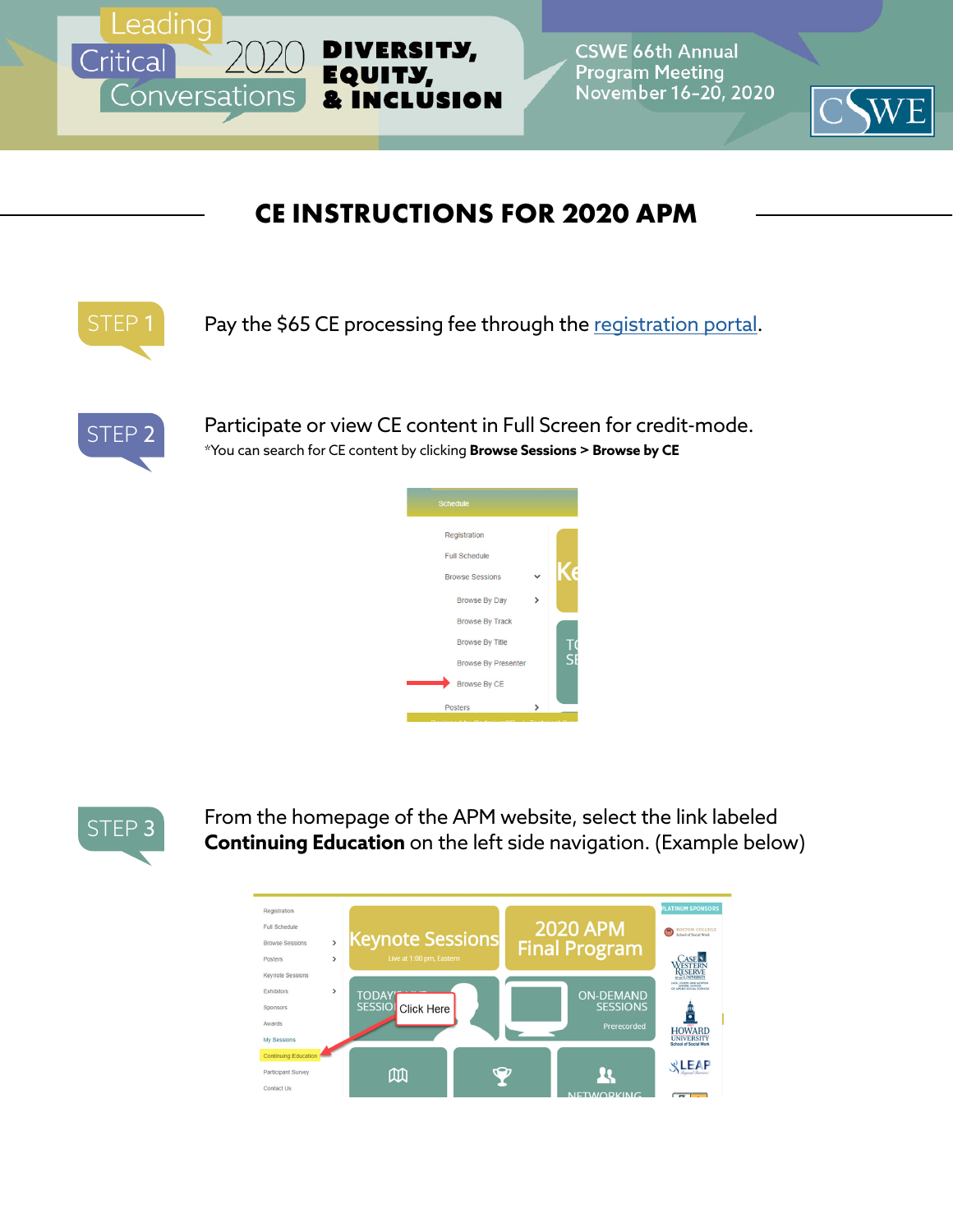

On the Continuing Education page, select the hyperlink labeled **Process your CEs here**. (Example below)

| Registration                |   | Home                                                                                                                                                                                                                                                                                                            |
|-----------------------------|---|-----------------------------------------------------------------------------------------------------------------------------------------------------------------------------------------------------------------------------------------------------------------------------------------------------------------|
| <b>Full Schedule</b>        |   | <b>Continuing Education</b>                                                                                                                                                                                                                                                                                     |
| <b>Browse Sessions</b>      | > | CSWE will offer continuing education credits (CEs) for selected preconference events and panels, workshops, and oral presentations during the                                                                                                                                                                   |
| Posters                     | × | 2020 Annual Program Meeting (APM). CEs will be offered for synchronous and asynchronous content. On demand sessions will continue to be<br>available following the week of the conference. CEs are not included in the basic APM registration package, but you can add CEs to a new or                          |
| <b>Keynote Sessions</b>     |   | existing APM registration here for an additional \$65 processing fee.                                                                                                                                                                                                                                           |
| <b>Exhibitors</b>           |   | The course is appropriate for generalist or clinical social work practice and the degree of difficulty is intermediate. The target audience is social<br>work educators, field directors, and field instructors.                                                                                                |
| <b>Sponsors</b>             |   | All CEs will be processed through the APM virtual platform. Please follow the instructions below. Email CEsatAPM@cswe.org with questions or                                                                                                                                                                     |
| Awards                      |   | comments.                                                                                                                                                                                                                                                                                                       |
| <b>Mv Sessions</b>          |   | click here<br>Link to access post-tests, evaluations, and certificates: Process your CE's here                                                                                                                                                                                                                  |
| <b>Continuing Education</b> |   | 1. Sign in with your email address and APM registration number. If you need assistance locating your registration number, contact<br>apmregistration@spargoinc.com.                                                                                                                                             |
| <b>Participant Survey</b>   |   | 2. Locate each CE-eligible session you attend via the search or browse functions.<br>3. Click the "evaluate" button for each session to complete the required evaluation form. You will not receive credit for a session that has not been                                                                      |
| Contact Us                  |   | evaluated. You also may not access the session evaluation until the session has been presented.<br>4. On demand sessions must also complete the session post-test and score at least a 80% to received.<br>5. Once all of the session evaluations and posttest have been completed, download your certificates. |
| CSWE                        |   | CSWE (ACE Approval #1163) is approved as a provider for social work continuing education by the Association of Social Work Boards (ASWB)                                                                                                                                                                        |



Complete content quizzes for all on-demand and live recorded sessions by selecting **Select Sessions Attended and Complete Quiz Questions**.

\*You must receive an 80% on the quiz within 3 attempts





Complete session evaluations for all sessions attended by selecting **Select Sessions Attended and Complete Evaluation Questions**.